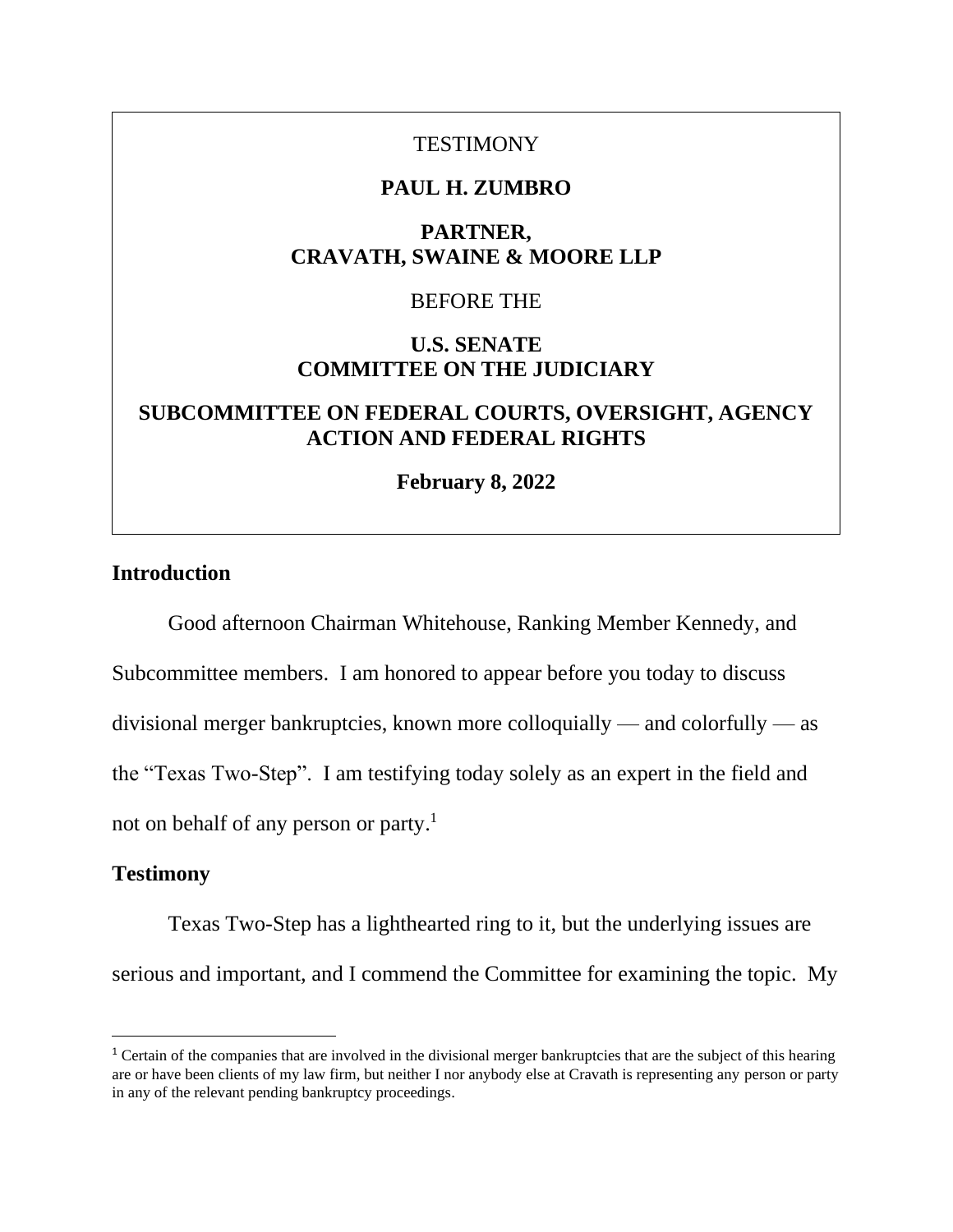perspective as a bankruptcy practitioner is this: *divisional merger bankruptcies of the type that have been filed are an appropriate use of bankruptcy***.**

Before discussing the reasons for that conclusion, let me first briefly describe what a divisional merger is. Two States have enacted divisional merger statutes: Delaware and Texas. Unlike a traditional merger, where two entities merge together to form a new entity, a divisional merger involves one entity dividing into two. In a divisional merger bankruptcy, the original company is divided into two parts: one new company that attempts to resolve the asbestosrelated claims globally through a Chapter 11 bankruptcy process, and one new company that continues to operate the business.

Here is where a critical misunderstanding may arise: while the transaction involves two steps—the separation of entities and a bankruptcy filing—it *does not* involve the side-stepping of accountability or financial responsibility for the asbestos-related claims. The law should not and would not allow that.

Going all the way back to the Fraudulent Conveyances Act of 1571, also known as the Statute of 13 Elizabeth, it has been illegal to take actions with the purpose and intent to "delay, hinder or defraud creditors". Those same or similar words appear in our Federal Bankruptcy Code and in the laws of all 50 U.S. States. Importantly, the Delaware and Texas divisional merger statutes do not attempt to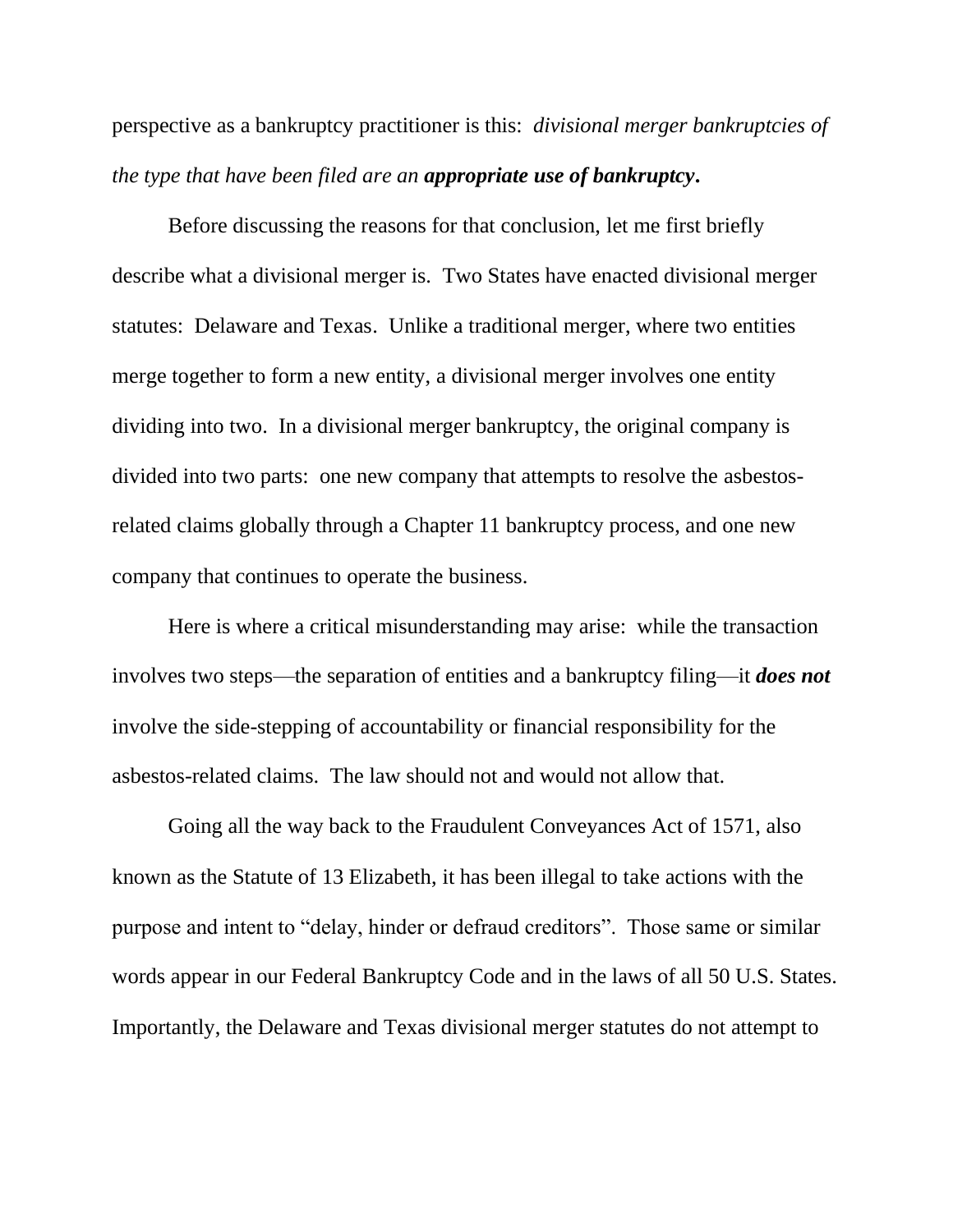override this longstanding body of law; rather, both provide that any division of assets and liabilities is subject to existing creditors' rights laws.

The reason these transactions should not constitute a violation of creditors' rights laws is the *funding agreement* — an agreement from the operating company to fund the trust to be established under section  $524(g)$  of the Bankruptcy Code to pay the claims. There is a funding agreement in each of the divisional merger bankruptcy cases filed to date. At the core, the funding agreement evidences an affirmative acceptance of financial responsibility and access to the value of the company that existed pre-separation, not a corporate effort to side-step accountability.

So why split the company before the bankruptcy? Because it allows companies to use the tools contained in the Bankruptcy Code (such as 524(g) trusts) to address mass tort liabilities and compensate claimants, while preserving as much value as possible for all constituents. By separating the company into two, productive assets and businesses (which often have operations separate from the operations that resulted in the potential liabilities) will be able to operate without the overhang of bankruptcy, which among other things affects employee retention and relations and relationships with suppliers and customers. That value inures to the benefit of the claim holders through the funding agreement, so the claim holders are no worse off (and may be better off). It also enables the